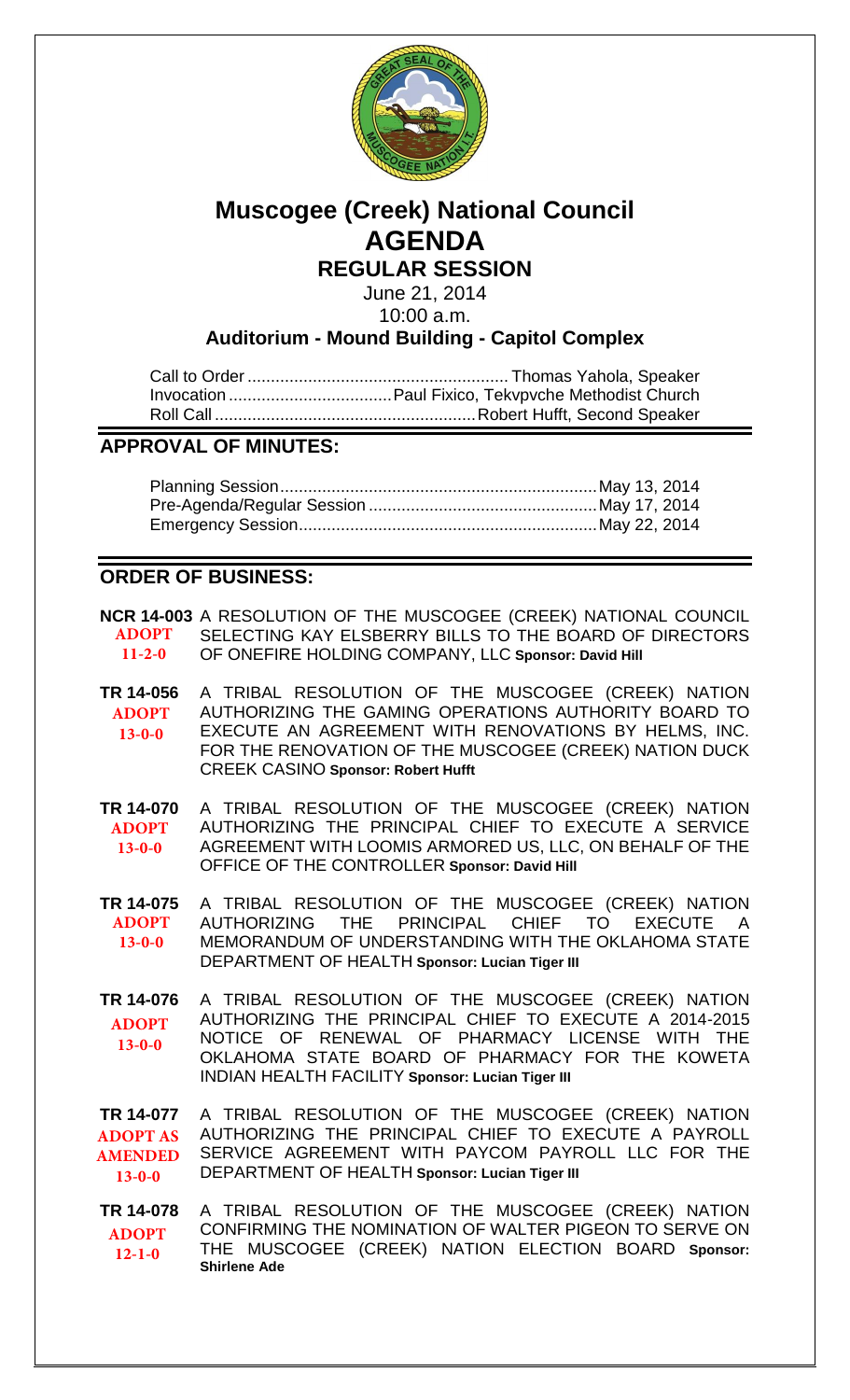- **TR 14-079** A TRIBAL RESOLUTION OF THE MUSCOGEE (CREEK) NATION AUTHORIZING THE PRINCIPAL CHIEF TO EXECUTE AND SUBMIT A GRANT APPLICATION TO THE UNITED STATES DEPARTMENT OF EDUCATION FOR THE OPERATION OF THE DEPARTMENT OF HEALTH VOCATIONAL REHABILITATION SERVICES AND COMMITMENT FOR MATCHING FUNDS **Sponsor: James Jennings ADOPT 13-0-0**
- **TR 14-080** A TRIBAL RESOLUTION OF THE MUSCOGEE (CREEK) NATION CONFIRMING THE RE-NOMINATION OF CLARENCE JOHNSON TO SERVE ON THE MUSCOGEE (CREEK) NATION CITIZENSHIP BOARD **Sponsor: Thomas Yahola ADOPT 13-0-0**
- **TR 14-081** A TRIBAL RESOLUTION OF THE MUSCOGEE (CREEK) NATION AUTHORIZING THE PRINCIPAL CHIEF TO EXECUTE A PROPERTY DAMAGE RELEASE CONCERNING DAMAGE TO THE NATION'S PROPERTY **Sponsor: Darrell Proctor ADOPT 13-0-0**
- **TR 14-082** A TRIBAL RESOLUTION OF THE MUSCOGEE (CREEK) NATION AUTHORIZING THE PRINCIPAL CHIEF TO EXECUTE A CONTRACT ON BEHALF OF THE FEDERAL ROADS PROGRAM FOR THE PURCHASE OF A 2014 CT660S SBA 6X4 CONSTRUCTION DUMP TRUCK **Sponsor: Darrell Proctor ADOPT 13-0-0**
- **TR 14-083** A TRIBAL RESOLUTION OF THE MUSCOGEE (CREEK) NATION AUTHORIZING THE PRINCIPAL CHIEF TO EXECUTE A BLACKBOARD SUBSCRIPTION AGREEMENT BETWEEN THE MUSCOGEE (CREEK) NATION AND BLACKBOARD INC. FOR THE PURPOSE OF ALLOWING BLACKBOARD TO PROVIDE VOICE, TEXT, AND EMAIL MESSAGING SERVICES FOR THE MUSCOGEE (CREEK) NATION DEPARTMENT OF HEALTH **Sponsor: Joyce Deere ADOPT 13-0-0**
- **TR 14-084** A TRIBAL RESOLUTION OF THE MUSCOGEE (CREEK) NATION AUTHORIZING THE PRINCIPAL CHIEF TO EXECUTE A CERNER DIRECT CERTIFICATE REQUEST FORM BETWEEN THE MUSCOGEE (CREEK) NATION AND CERNER CORPORATION FOR THE PURPOSE OF PROVIDING A SECURE NETWORK TO EXCHANGE PROTECTED AND CONFIDENTIAL HEALTH CARE INFORMATION FOR THE MUSCOGEE (CREEK) NATION DEPARTMENT OF HEALTH **Sponsor: Joyce Deere ADOPT 13-0-0**
- **TR 14-085** A TRIBAL RESOLUTION OF THE MUSCOGEE (CREEK) NATION AUTHORIZING THE GAMING OPERATIONS AUTHORITY BOARD TO EXECUTE AGREEMENTS WITH MICROSOFT LICENSING GP FOR SERVICES TO THE NATION'S GAMING FACILITIES **Sponsor: Robert Hufft; Co-Sponsor(s): Mark Randolph ADOPT 13-0-0**
- **TR 14-086** A TRIBAL RESOLUTION OF THE MUSCOGEE (CREEK) NATION APPROVING THE iOS DEVELOPER PROGRAM LICENSE AGREEMENT BETWEEN THE MUSCOGEE (CREEK) NATION AND APPLE **Sponsor: Joyce Deere ADOPT 13-0-0**

**TR 14-087** A TRIBAL RESOLUTION OF THE MUSCOGEE (CREEK) NATION AUTHORIZING THE PRINCIPAL CHIEF TO EXECUTE A GAS SALES AGREEMENT WITH CENTERPOINT ENERGY SERVICES INC. FOR THE DEPARTMENT OF HEALTH **Sponsor: Lucian Tiger III ADOPT 13-0-0**

**TR 14-088** A TRIBAL RESOLUTION OF THE MUSCOGEE (CREEK) NATION AUTHORIZING THE CONSTRUCTION OF AN MRI BUILDING AT THE MUSCOGEE (CREEK) NATION MEDICAL CENTER **Sponsor: Shirlene Ade ADOPT 13-0-0**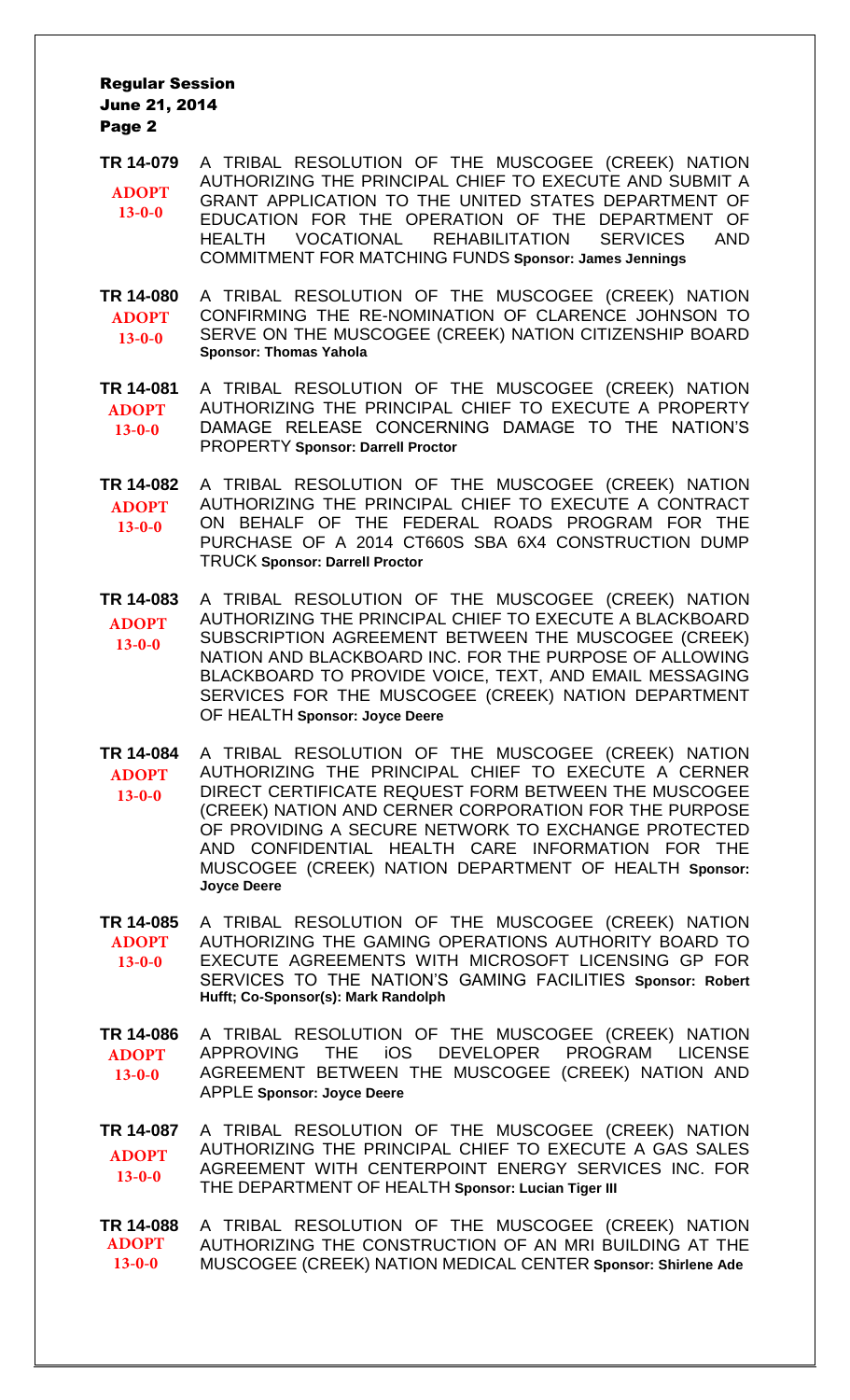- **TR 14-089** A TRIBAL RESOLUTION OF THE MUSCOGEE (CREEK) NATION SUPPORTING THE MUSCOGEE (CREEK) NATION FAMILY VIOLENCE PREVENTION PROGRAM IN THE SUBMISSION OF THE DEPARTMENT OF HEALTH AND HUMAN SERVICES ADMINISTRATION FOR CHILDREN AND FAMILIES GRANT PROGRAM FOR DOMESTIC VIOLENCE SHELTERS/GRANTS TO NATIVE AMERICAN TRIBES FOR FISCAL YEAR 2014 **Sponsor: Dode Barnett ADOPT 13-0-0**
- **TR 14-090** A TRIBAL RESOLUTION OF THE MUSCOGEE (CREEK) NATION AUTHORIZING THE RELATIONSHIP AGREEMENT WITH WILLOWHEART, LLC TO EXPIRE **Sponsor: David Hill ADOPT 13-0-0**
- **TR 14-091** A TRIBAL RESOLUTION OF THE MUSCOGEE (CREEK) NATION AUTHORIZING THE GAMING OPERATIONS AUTHORITY BOARD TO EXECUTE A SERVICE SOLUTION AGREEMENT WITH TYCO SIMPLEX GRINNELL FOR SERVICES TO BE PERFORMED AT THE NATION'S GAMING FACILITIES **Sponsor: Robert Hufft ADOPT 13-0-0**
- **TR 14-092** A TRIBAL RESOLUTION OF THE MUSCOGEE (CREEK) NATION AUTHORIZING THE PRINCIPAL CHIEF TO EXECUTE A LETTER OF INTENT WITH MMSH-TULSA, LLC, TO LEASE SPACE AT RIVER SPIRIT CASINO **Sponsor: Robert Hufft ADOPT 13-0-0**
- **TR 14-093** A TRIBAL RESOLUTION OF THE MUSCOGEE (CREEK) NATION AUTHORIZING THE PRINCIPAL CHIEF TO EXECUTE A UTILITY EASEMENT ACROSS THE NATION'S PROPERTY TO PUBLIC SERVICE COMPANY OF OKLAHOMA FOR THE CONSTRUCTION, USE AND MAINTENANCE OF AN ELECTRIC UTILITY LINE FOR RIVER SPIRIT CASINO **Sponsor: Robert Hufft ADOPT 13-0-0**
- **TR 14-094** A TRIBAL RESOLUTION OF THE MUSCOGEE (CREEK) NATION AUTHORIZING THE SUBMISSION OF AN APPLICATION FOR A RIGHT OF WAY TO BE GRANTED TO PUBLIC SERVICE COMPANY OF OKLAHOMA FOR THE RELOCATION OF AN ELECTRIC TRANSMISSION LINE ON THE NATION'S RIVER SPIRIT CASINO PROPERTY **Sponsor: Robert Hufft ADOPT 13-0-0**
- **TR 14-096** A TRIBAL RESOLUTION OF THE MUSCOGEE (CREEK) NATION AUTHORIZING THE PRINCIPAL CHIEF TO EXECUTE A LETTER AMENDMENT TO THE NATION'S CONTRACT WITH HKS Inc., FOR ADDITIONAL SERVICES RELATED TO INTERIOR RENOVATIONS AT RIVER SPIRIT CASINO **Sponsor: Robert Hufft; Co-Sponsor(s): David Hill ADOPT 13-0-0**
- **TR 14-097** A TRIBAL RESOLUTION OF THE MUSCOGEE (CREEK) NATION AUTHORIZING THE PRINCIPAL CHIEF TO EXECUTE A LETTER AMENDMENT TO THE NATION'S CONTRACT WITH PMG NATIVE LLC FOR ADDITIONAL SERVICES RELATED TO INTERIOR RENOVATIONS AT RIVER SPIRIT CASINO **Sponsor: Robert Hufft; Co-Sponsor(s): David Hill ADOPT 13-0-0**

**NCA 14-045** A LAW OF THE MUSCOGEE (CREEK) NATION CREATING A NEW POSTPONED CHAPTER UNDER MCNCA TITLE 37, ENTITLED THE CAMPAIGN FINANCE DISCLOSURE ACT AND TO ESTABLISH A PUBLIC OFFICIALS ETHICS COMMISSION **Sponsor: David Nichols; Co-Sponsor(s): Frank Coachman; David Hill; Lucian Tiger III POSTPONED INDEFINITELY**

**NCA 14-080** A LAW OF THE MUSCOGEE (CREEK) NATION AMENDING NCA 13- 200 (A LAW OF THE MUSCOGEE (CREEK) NATION APPROVING AND AUTHORIZING THE PRINCIPAL CHIEF TO EXECUTE AND FILE THE ARTICLES OF ORGANIZATION WITH THE OFFICE OF THE SECRETARY OF THE NATION TO FORM "ONEFIRE HOLDING COMPANY, LLC" UNDER THE MUSCOGEE (CREEK) NATION LIMITED **POSTPONED**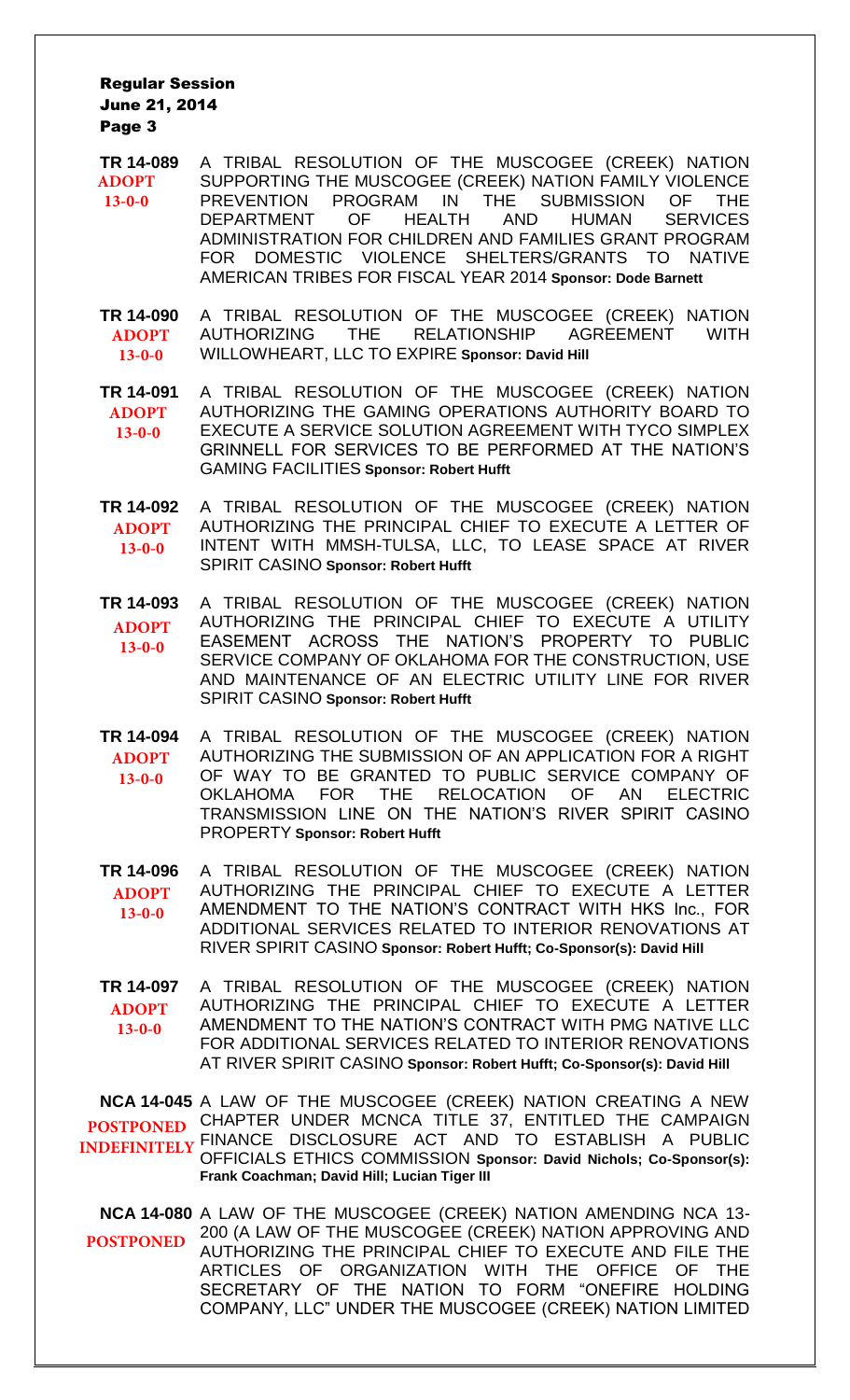> LIABILITY COMPANY ACT AND APPROVING THE OPERATING AGREEMENT FOR "ONEFIRE HOLDING COMPANY, LLC") **Sponsor: Thomas Yahola**

**NCA 14-081** A LAW OF THE MUSCOGEE (CREEK) NATION AUTHORIZING A SPECIAL APPROPRIATION TO A MUSCOGEE (CREEK) YOUTH **Sponsor: Frank Coachman (\$250.00) ADOPT 13-0-0**

**NCA 14-082** A LAW OF THE MUSCOGEE (CREEK) NATION AUTHORIZING A SPECIAL APPROPRIATION FOR A MUSCOGEE (CREEK) CITIZEN TO ATTEND AND PARTICIPATE IN THE U.S. TRANSPLANT GAMES **Sponsor: Lucian Tiger III (\$400.00) ADOPT 13-0-0**

**NCA 14-083** A LAW OF THE MUSCOGEE (CREEK) NATION AUTHORIZING A SPECIAL APPROPRIATION TO A MUSCOGEE (CREEK) YOUTH **Sponsor: Dode Barnett (\$250.00) ADOPT 13-0-0**

**NCA 14-085** A LAW OF THE MUSCOGEE (CREEK) NATION AUTHORIZING A SUPPLEMENTAL APPROPRIATION TO THE VETERANS AFFAIRS SERVICES OFFICE (VASO) FOR FISCAL YEAR 2014 BUDGET **Sponsor: Shirlene Ade (\$54,058.00) ADOPT 9-4-0**

**NCA 14-086** A LAW OF THE MUSCOGEE (CREEK) NATION REPEALING NCA 99- 176 (AN ORDINANCE OF THE MUSCOGEE (CREEK) NATION AUTHORIZING A SUPPLEMENTAL APPROPRIATION AND<br>EXPENDITURE OF ADDITIONAL FUNDS FOR THE MILITARY ADDITIONAL FUNDS FOR THE MILITARY MEMORIAL) AS AMENDED BY NCA 00-43 **Sponsor: Shirlene Ade ADOPT 13-0-0**

**NCA 14-087** A LAW OF THE MUSCOGEE (CREEK) NATION AUTHORIZING A SPECIAL APPROPRIATION TO FIVE MUSCOGEE (CREEK) YOUTH **Sponsor: James Jennings (\$1,250.00) ADOPT 13-0-0**

**NCA 14-088** A LAW OF THE MUSCOGEE (CREEK) NATION AUTHORIZING A SPECIAL APPROPRIATION FOR UNPAID FUNERAL SERVICES OF A MUSCOGEE (CREEK) CITIZEN **Sponsor: David Nichols (\$2,400.00) ADOPT 12-0-1**

**NCA 14-089** A LAW OF THE MUSCOGEE (CREEK) NATION AUTHORIZING A SPECIAL APPROPRIATION TO A MUSCOGEE (CREEK) YOUTH **Sponsor: Shirlene Ade (\$250.00) ADOPT 13-0-0**

**NCA 14-090** A LAW OF THE MUSCOGEE (CREEK) NATION AUTHORIZING A SPECIAL APPROPRIATION TO A MUSCOGEE (CREEK) COLLEGE STUDENT **Sponsor: David Hill; Co-Sponsor(s): Johnnie Greene (\$3,076.00) ADOPT 12-1-0**

**NCA 14-092** A LAW OF THE MUSCOGEE (CREEK) NATION AUTHORIZING A DONATION TO A POLITICAL CANDIDATE **Sponsor: David Hill (\$2,000.00) FAILED 5-8-0**

**NCA 14-093** A LAW OF THE MUSCOGEE (CREEK) NATION AUTHORIZING A DONATION TO A POLITICAL CANDIDATE **Sponsor: Joyce Deere (\$2,000.00) ADOPT**

**NCA 14-094** A LAW OF THE MUSCOGEE (CREEK) NATION AUTHORIZING A SUPPLEMENTAL APPROPRIATION FOR THE MUSCOGEE (CREEK) NATION OFFICE OF THE CONTROLLER **Sponsor: Frank Coachman (\$62,045.00) 9-4-0 ADOPT 11-2-0**

**NCA 14-095** A LAW OF THE MUSCOGEE (CREEK) NATION AUTHORIZING A DONATION TO A POLITICAL CANDIDATE **Sponsor: David Hill (\$2,000.00) NCA 14-096** A LAW OF THE MUSCOGEE (CREEK) NATION AUTHORIZING A SPECIAL APPROPRIATION OF FUNDS FOR A SPONSORSHIP AND ADVERTISING OPPORTUNITY WITH TULSA CHARITY FLIGHT NIGHT **Sponsor: Dode Barnett (\$40,000.00) FAILED 3-10-0 ADOPT 10-3-0**